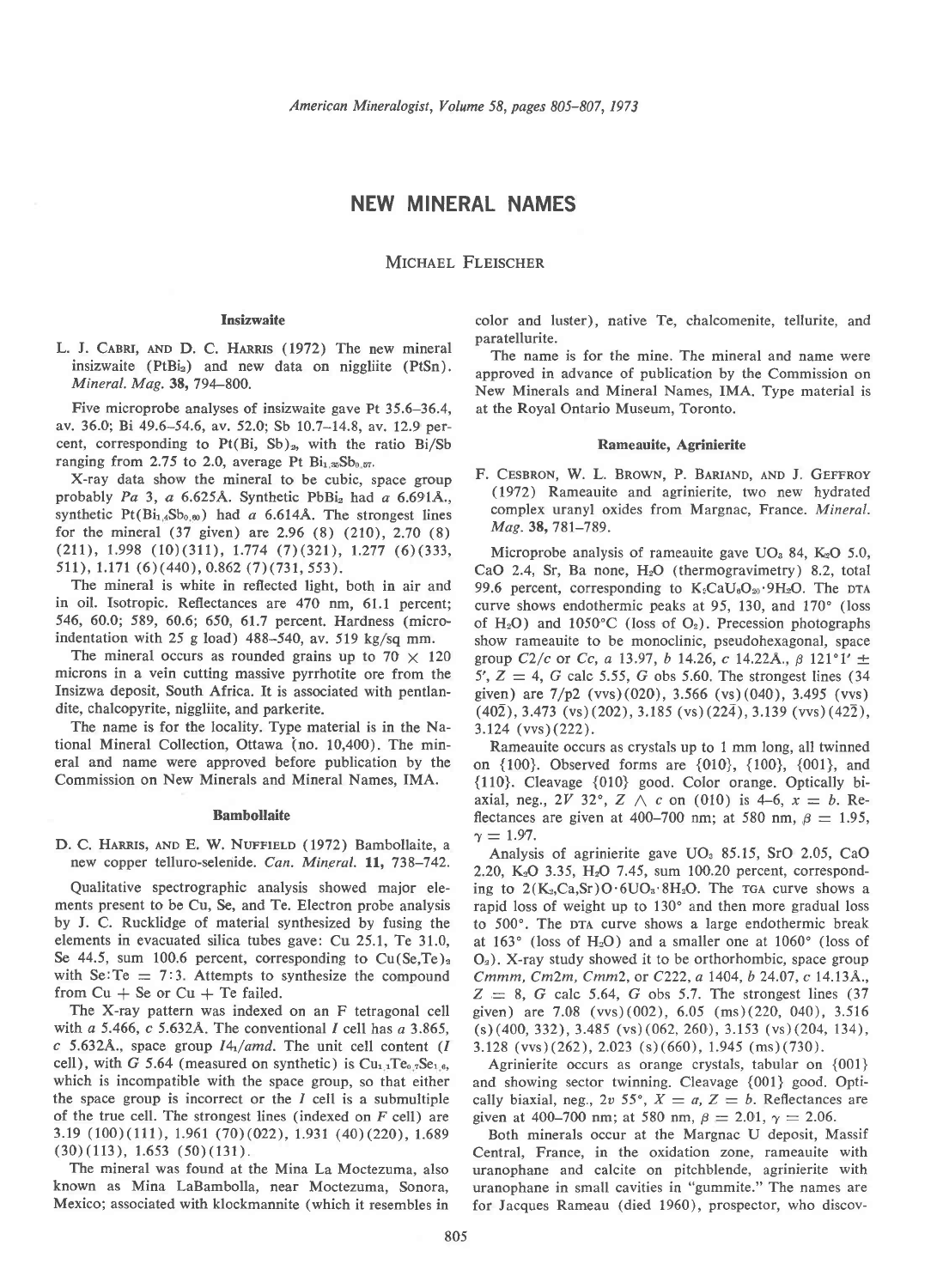ered the Margnac deposit, and for Henri Agrinier (1928- 1971), engineer in the mineralogy laboratory of the Comm. Energie Atomique. Both minerals and names were approved in advance of publication by the Commission on New Minerals and Mineral Names, IMA. Type material is preserved at the University of Paris.

### Embreyite

S. A. WILLIAMS (1972) Embreyite, a new mineral from Berezov, Siberia. Mineral. Mag. 38, 790-793.

Two microchemical analyses and 3 electron probe analyses gave an average PbO 74.4, CuO 1.70, CrO<sub>3</sub> 13.4, P<sub>2</sub>O<sub>5</sub> 9.09, H<sub>2</sub>O 0.91, ZnO 0.04, Fe<sub>2</sub>O<sub>3</sub> 0.02, sum 99.56 percent, corresponding to  $Pb_5(CrO_4)_2(PO_4)_2 \cdot H_2O$ . The mineral does not dissolve readily in cold reagents.

Weissenberg photographs show the mineral to be monoclinic, space group probably  $P2<sub>1</sub>/m$ , a 9.755, b 5.636, c 7.135 (all  $\pm$  0.003Å.),  $\beta$  103°5'  $\pm$  2', Z = 1, G calc 6.41, meas  $6.45 \pm 0.12$  (Berman balance). The strongest X-ray lines of 24 are  $4.751$  (60)(200), 3.167 (100)(202, 300, 301),  $2.818(60)(020)$ ,  $1.917(45)(203)$ .

The mineral is dull orange in color, luster dull to spar' kling and resinous, streak primrose yellow. H.  $3\frac{1}{2}$ , brittle. Optically biaxial, neg.,  $2V$  0-11°, ns (S-Se melts)  $\alpha$  2.20,  $\beta = \gamma = 2.36$  (all  $\pm$  0.04).  $Y = b$ , pleochroic, X honey yellow, Y and Z amber. Fracture irregular.

The mineral was found on old museum samples from Berezov, Siberia, with vauquelinite, crocoite, and phoenicochroite, The name is for Peter G. Embrey, mineralogist, British Museum of Natural History. The mineral and name were approved before publication by the Commission on New Minerals and Mineral Names, IMA.

## Uduminelite

## Introduction of Japanese Minerals (1970), p. 126.

Name given to a mineral,  $3CaO \cdot 4Al_2O_3 \cdot P_2O_5 \cdot 2H_2O$ . Orth., acicular crystals 2 mm. long. White,  $ns$  1.623,  $\beta$  1.626,  $\gamma$  1.621 2V 77°. Cleavage {110}. Occurs as aggregates of crystals in cracks of perthite in a pegmatite, Udumine, Fukushima Pref., Japan.

#### Pellyite

J. H. MONTGOMERY, R. M. THOMPSON, AND E. P. MEAGHER (1972) Pellyite: a new barium silicate mineral from the Yukon Territory. Can. Mineral. 11, 444-447.

Analysis gave  $SiO_2$  40.50,  $Al_2O_3$  3.53, ZnO 1.05, MgO 1.46, FeO 12.46, MnO 0.57, CaO 6.25, BaO 34.16, sum 99.98 percent, corresponding to  $Ba_{7.53}Ca_{3.77}Mn_{0.27}Fe_{5.83}Mg_{1.23}$  $Zn_{0.48}Al_{3.85}Si_{22.80}O_{68}$ , or  $4(Ba_2Ca(Fe, Mg)_2Si_6O_{17})$ . S, Sr, Na, B, Be, Ti, and Zr were detected in traces spectrographically. The mineral is slowly decomposed by dilute HCl, leaving a white residue. Fuses at 3 to a weakly magnetic bead.

Weissenberg and precession photographs show the mineral to be orthorhombic, space group  $Cmcm$ ,  $CmC2<sub>1</sub>$ , or C2cm, a 15.677, b 7.151, c 14.209Å.,  $Z = 4$ , G 3.48 calc 3.51 meas. The strongest X-ray lines (38 given) are 5.91

 $(40)(111)$ , 4.22  $(40)(310)$ , 3.83  $(50)(113)$ , 3.46  $(55)$  $(021), 3.43 (100)(402), 3.19 (65)(022), 3.17 (45)(221),$ 3.15  $(45)(313)$ , 2.643  $(40)(420)$ , 2.308  $(60)(432)$ , 2.117  $(50)(424)$ .

The mineral is colorless to pale yellow, luster vitreous. H. 6. Fracture conchoidal; in thin section a poorly developed prismatic cleavage was noted, Optically biaxial, positive, ns (Na)  $\alpha$  1.643,  $\beta$  1.645,  $\gamma$  1.649 (all  $\pm$  0.003),  $2V47^{\circ}$ , dispersion  $r > v$  very strong.

The mineral occurs in a contact metasomatic skarn deposit in limestones adjacent to a stock of porphyritic quartz monzonite near the headwaters of the Pelly and Ross Rivers, Yukon Territory. Associated minerals are barite, hedenbergite, quartz, andradite, taramellite, gillespite, sanbornite, chaclopyrite, and witherite. Pellyite also occurs in Fresno County, California. The name is for the Pelly river. Type material is at the Dept. of Geology, University of British Columbia, Vancouver. The mineral and name were approved in advance of publication by the Commission on New Minerals and Mineral Names, IMA.

## Unnamed (Fe,Zn,Mn)S

PETER R. BUSECK, AND EDWARD F. HOLDSWORTH (1972) Mineralogy and petrology of the Yilmia enstatite chondrite. Meteoritics, 7, 429-447.

The Yilmia meteorite, W. Australia, contains sparse very small grains of a new sulfide mineral; probe analysis of one grain gave S 35.8, Fe 33.5, Zn 18.0, Mn 9.8, Mg 0.11, sum 97.21 percent, ratio metals:  $S = 0.948$ , formula (Fe<sub>0.54</sub>)  $Zn_{0.25}Mn_{0.16}$ )S.

Discussion, X-ray data are needed. Perhaps a member of the alabandite group.

## NEW DATA

## Biphosphammite

M. W. PRYCE (1972) Biphosphammite: A second occurrence, Mineralog. Mag. 38, 965-967.

Biphosphammite  $(NH_4H_2PO_4)$  was described by C. U. Shepard (1870) (Dana's System, 6th ed., p. 807) as powdery crusts on phosphammite from guano. It is now recorded as crusts occurring with bat guano in Murra-el-elevyn cave, W. Australia, A partial analysis by P. Hewson gave  $P_2O_5$  51.1, K<sub>2</sub>O 14.2, (NH<sub>4</sub>)<sub>2</sub>O 12.3, SO<sub>3</sub> 5.59, Na<sub>2</sub>O 0.16, insol. in  $H<sub>2</sub>O$  0.81 percent; CaO and  $H<sub>2</sub>O$  were present as syngenite. This is recalculated to  $(NH_4, K)H_2PO_4$  with  $NH_4$ :  $K = 62:38.$ 

X-ray data show the mineral to be tetragonal, space group  $14\overline{2}d$ , a 7.4935, c 7.340Å. The strongest lines are 5.24 (9)(101), 3.75 (10)(200), 3.02 (9b)(112), 2.650  $(7)(220)$ , 2.368  $(7)(310, 301)$ , 1.993  $(8)(312, 213)$ , 1.593 (6) (332).

The mineral is white to deep brown, luster dull, earthy. G 2.04  $\pm$  0.02. Optically uniaxial, neg. nO 1.525, nE 1.480. Synthetic NH.H.PO, had nO 1.525, nE 1.48; synthetic KH<sub>2</sub>PO<sub>4</sub> had nO 1.510, nE 1.468.